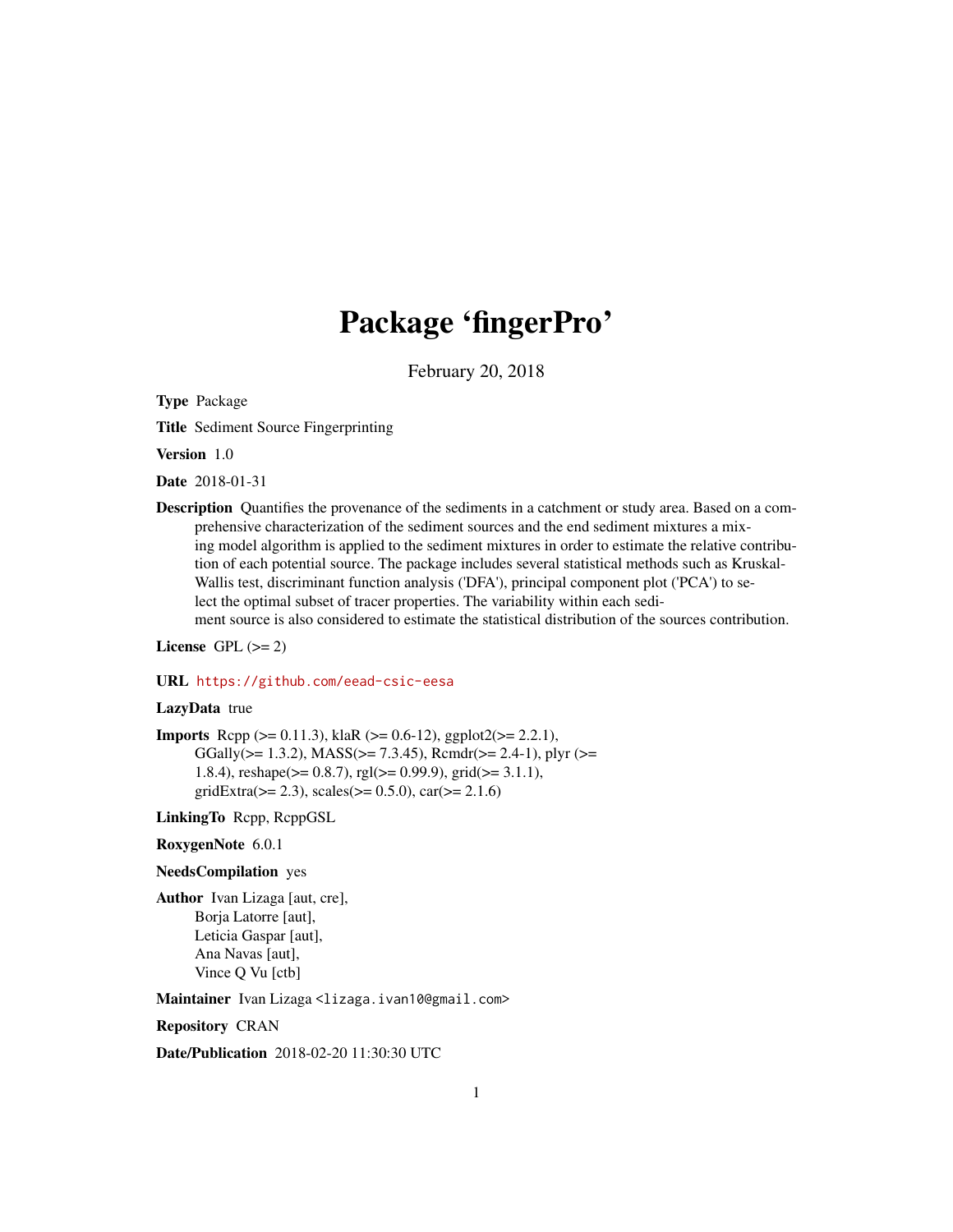## <span id="page-1-0"></span>R topics documented:

| Index |                                                                                                                           | 12             |
|-------|---------------------------------------------------------------------------------------------------------------------------|----------------|
|       |                                                                                                                           |                |
|       |                                                                                                                           |                |
|       |                                                                                                                           |                |
|       |                                                                                                                           | - 9            |
|       |                                                                                                                           | 9              |
|       |                                                                                                                           | -8             |
|       |                                                                                                                           | - 8            |
|       |                                                                                                                           |                |
|       |                                                                                                                           | $\overline{7}$ |
|       |                                                                                                                           | 6              |
|       |                                                                                                                           | - 5            |
|       |                                                                                                                           | -5             |
|       |                                                                                                                           | $\overline{4}$ |
|       |                                                                                                                           | $\overline{4}$ |
|       |                                                                                                                           |                |
|       | $fingerPro-package \dots \dots \dots \dots \dots \dots \dots \dots \dots \dots \dots \dots \dots \dots \dots \dots \dots$ |                |

fingerPro-package *Sediment Source Fingerprinting*

#### Description

Soil erosion is one of the biggest challenges for food production and reservoirs siltation around the world. Information on sediment, nutrients and pollutant transport is required for effective control strategies. Source estimates are difficult to obtain using traditional monitoring techniques, but sediment source fingerprinting, has been proved to be a valuable tool. Sediment source fingerprinting offers the potential to assess sediment provenance as a basis to develop management plans and prevent erosion. The procedure focuses on developing methods that enable the apportionment of sediment sources to be identified from a composite sample of sediment mixture material. We developed an R-package as a tool to quantify the provenance of the sediments in a catchment. A mixing model algorithm is applied to the sediment mixture samples in order to estimate the relative contribution of each potential source. The package consists of a set of functions used to: i) characterise and pre-process the data, select the optimum subset of tracers; ii) unmix sediment samples and quantify the apportionment of each source; iii) assess the effect of the source variability; and iv) visualize and export the results.

#### Author(s)

Ivan Lizaga, Borja Latorre, Leticia Gaspar, Ana Navas Maintainer: Ivan Lizaga <ilizaga@eead.csic.es // lizaga.ivan10@gmail.com>

#### See Also

https://github.com/eead-csic-eesa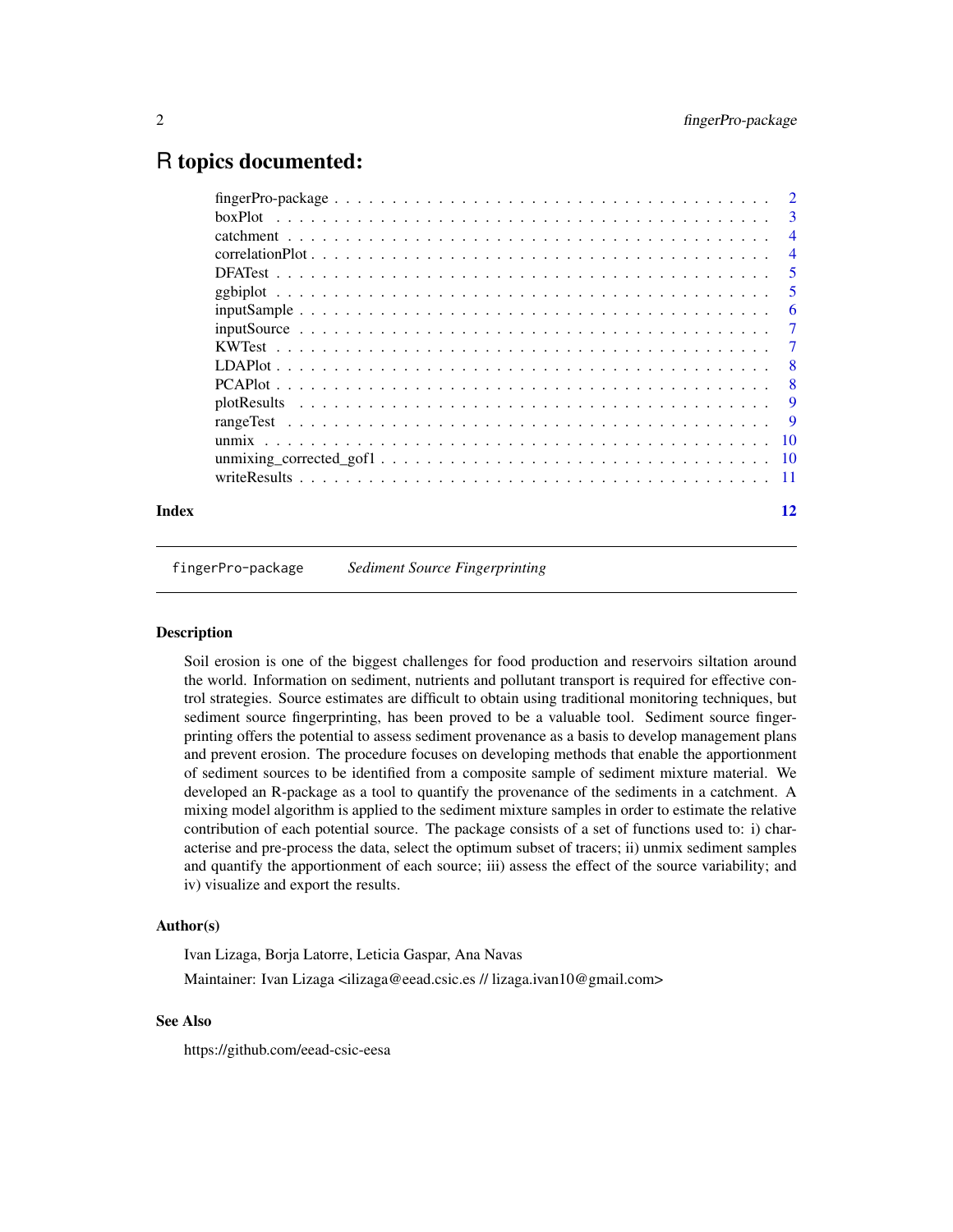#### <span id="page-2-0"></span>boxPlot 3

#### Examples

```
#Load the dataset called "catchment"
data <- catchment
LDAPlot(data, P3D=FALSE)
#
data <- rangeTest(data)
data <- KWTest(data)
#Too many tracer properties were removed
LDAPlot(data, P3D=FALSE)
#2D and 3D LDAPlots suggest that two of the sources have to be combined
#reload the original dataset "catchment"
data <- catchment
# Combine sources PI1 and PI based on the previous LDAPlot
data$Land_Use[data$Land_Use == 'PI1'] <- 'PI'
data <- rangeTest(data)
data <- KWTest(data)
LDAPlot(data, P3D=FALSE)
#Now the optimum tracer properties selected discriminate well, so proceed with the unmix function
result <- unmix(data, samples = 100, iter =100)
#Display the results
plotResults(result, y_high = 4.5, n = 1)
writeResults(result)
```
boxPlot *Box and whiskers plot*

#### Description

The boxplot compactly shows the distribution of a continuous variable. It displays five summary statistics (the median, two hinges and two whiskers), and all "outlying" points individually.

#### Usage

 $boxPlot(data, columns = 1:ncol(data) - 2, ncol = 3)$ 

#### Arguments

| data    | Data frame containing source and mixtures data                                                                     |
|---------|--------------------------------------------------------------------------------------------------------------------|
| columns | Numeric vector containing the index of the columns in the chart (the first column<br>refers to the first variable) |
|         |                                                                                                                    |
| ncol    | Number of charts per row                                                                                           |

#### Examples

```
#Load the dataset called "catchment"
data <- catchment
boxPlot(data, columns = 1:4, ncol = 2)#The function display the boxplot of the selected tracer properties
```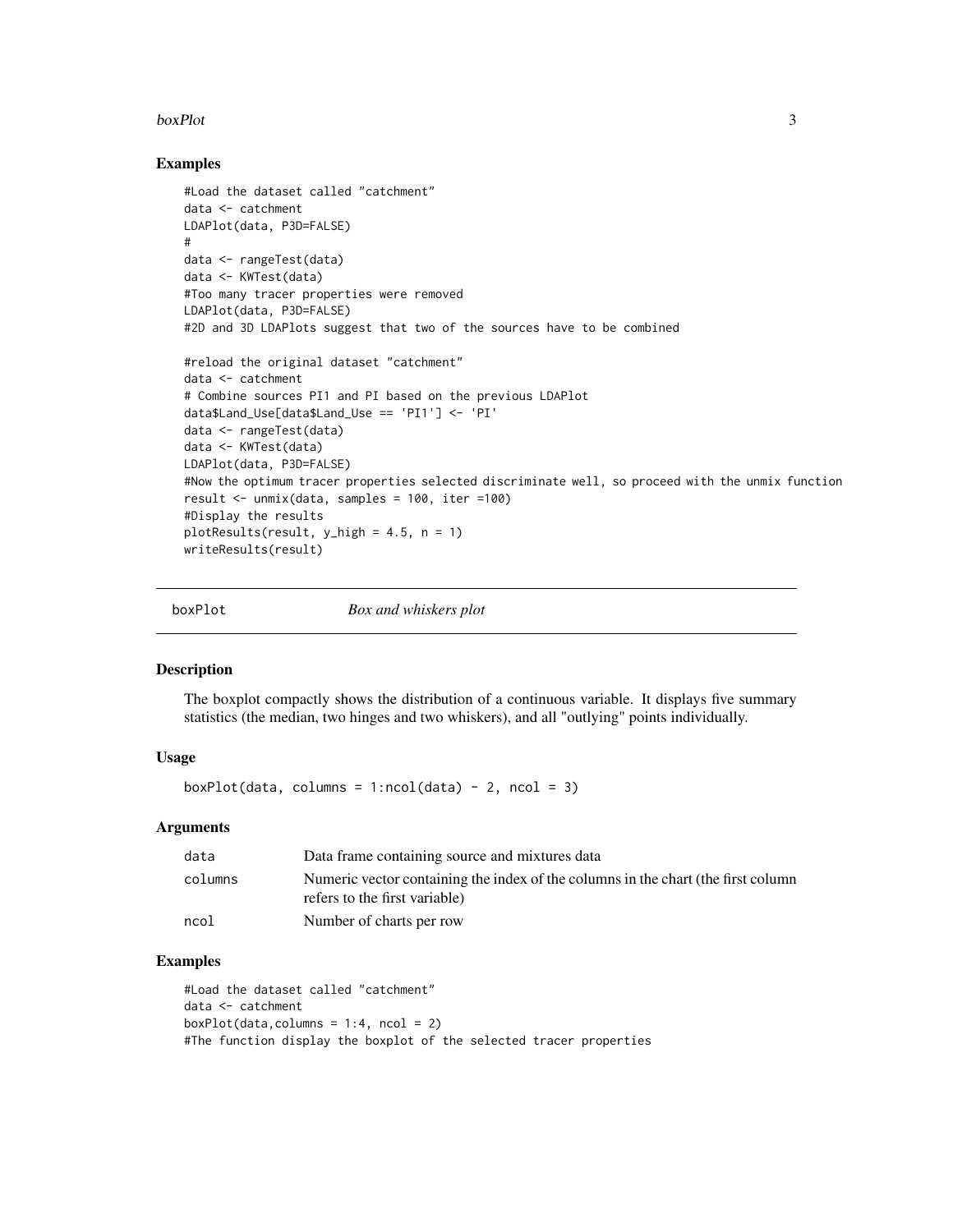<span id="page-3-0"></span>A dataset containing the different tracer properties of the different land uses in a Mediterranean catchment and one mixture sample located at the output of the catchment. The variables are as follows:

#### Usage

catchment

#### Format

A data frame with 22 rows and 25 variables:

id reference number id of each sample analysed

Land\_Use grouping variable, in this study refers to the different land uses in the catchment

Cs.137, K.40, Bi.214, Ra.226, Th.232, U.238, Ba, Nb, Zr, Sr, Rb, Pb, Zn, Fe, Mn, Cr, V, Ti, Ca, K, Al, Si, Mg value of the tracer property for each sample

correlationPlot *Correlation matrix chart*

#### Description

The function displays a correlation matrix of each of the properties divided by the different sources to help the user in the decision.

#### Usage

```
correlationPlot(data, columns = c(1:ncol(data) - 1), mixtures = F)
```
#### Arguments

| data     | Data frame containing source and mixtures data                                                                        |
|----------|-----------------------------------------------------------------------------------------------------------------------|
| columns  | Numeric vector containing the index of the columns in the chart (the first column<br>refers to the grouping variable) |
| mixtures | Boolean to include or exclude the mixture samples in the chart                                                        |

#### Examples

```
#Load the dataset called "catchment"
data <- catchment
correlationPlot(data, columns = 1:4)
#The function display a correlation plot with the selected tracer properties
```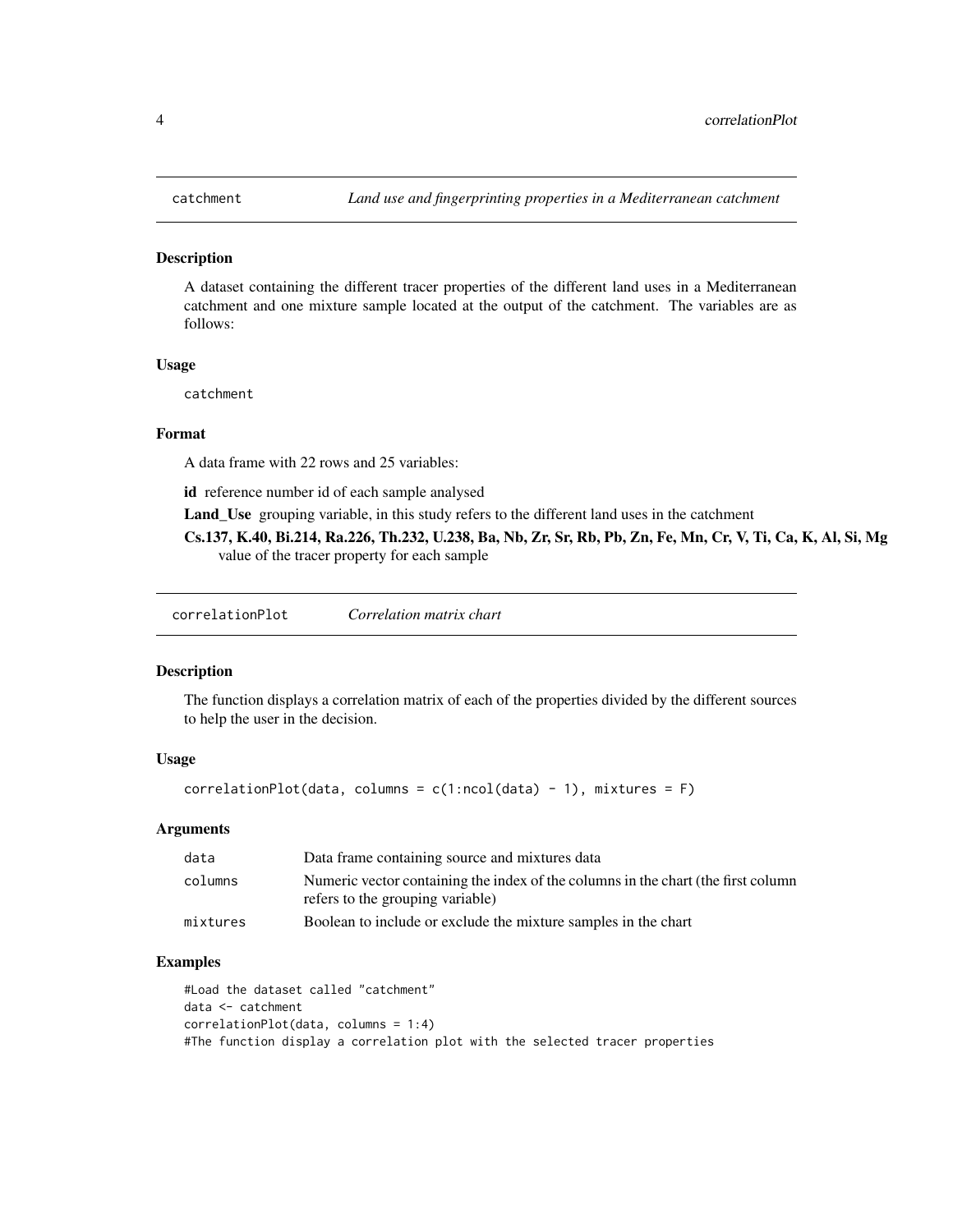<span id="page-4-0"></span>

Performs a stepwise forward variable selection using the Wilk's Lambda criterion.

#### Usage

```
DFATest(data, niveau = 0.1)
```
#### Arguments

| data   | Data frame containing source and mixtures |
|--------|-------------------------------------------|
| niveau | level for the approximate F-test decision |

#### Value

Data frame only containing the variables that pass the DFA test

#### Examples

#Load the dataset called "catchment" data <- catchment #Some of the tracer properties are collinear data <- DFATest(data) #The test discard those tracer properties that were unable to discriminate between selected sources

ggbiplot *Biplot for Principal Components using ggplot2*

#### Description

Biplot for Principal Components using ggplot2

#### Usage

```
ggbiplot(pcobj, choices = 1:2, scale = 1, pc.biplot = TRUE,obs.\text{scale} = 1 - scale, \text{var}.\text{scale} = scale, \text{groups} = NULL,ellipse = FALSE, ellipse.prob = 0.68, labels = NULL, labels.size = 3,
  alpha = 1, var.axes = TRUE, circle = FALSE, circle.prob = 0.69,
  varname.size = 3, varname.adjust = 1.5, varname.abbrev = FALSE, ...)
```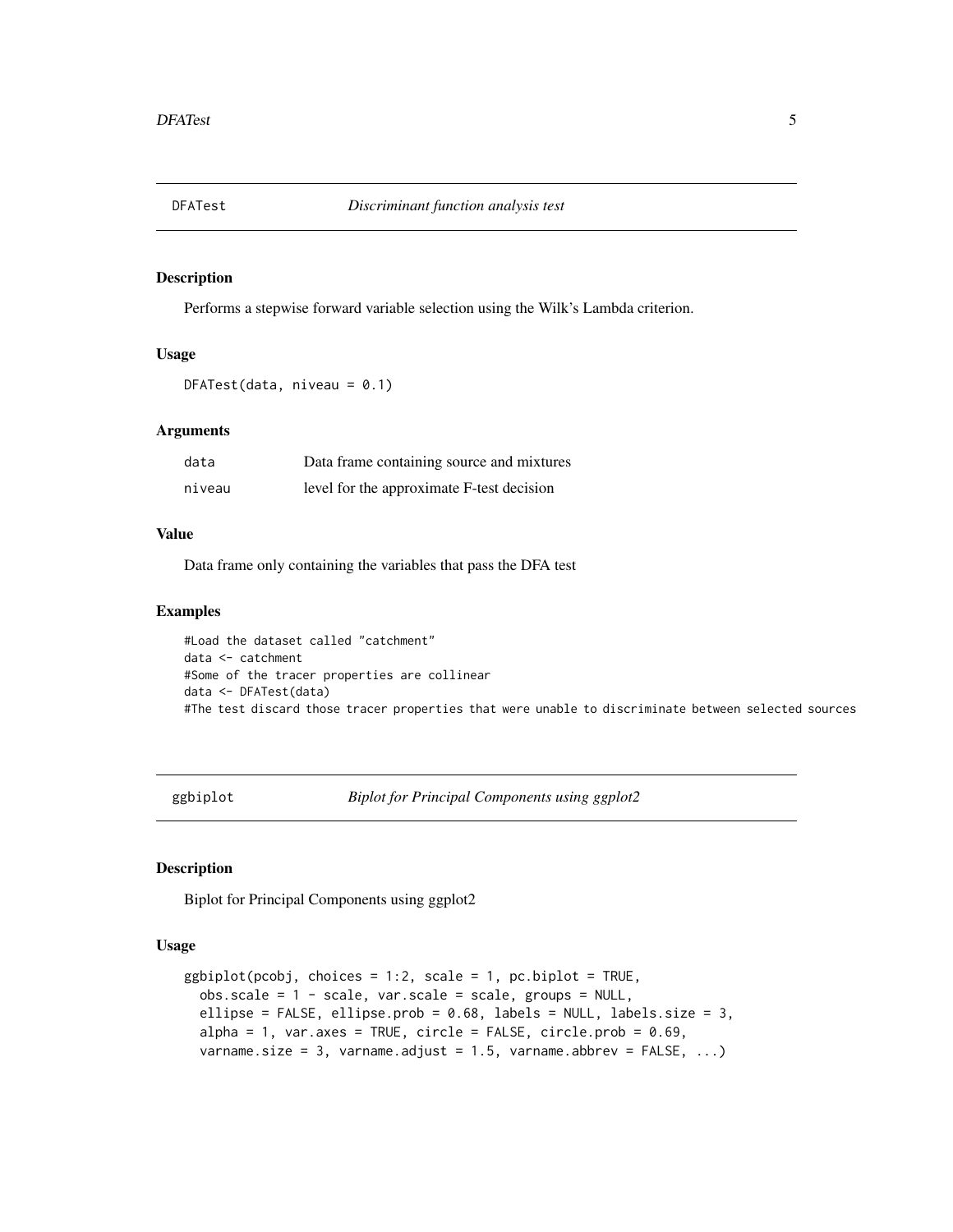#### <span id="page-5-0"></span>Arguments

| pcobj          | an object returned by promp() or princomp()                                                                                                                                                                                    |
|----------------|--------------------------------------------------------------------------------------------------------------------------------------------------------------------------------------------------------------------------------|
| choices        | which PCs to plot                                                                                                                                                                                                              |
| scale          | covariance biplot (scale = 1), form biplot (scale = 0). When scale = 1, the in-<br>ner product between the variables approximates the covariance and the distance<br>between the points approximates the Mahalanobis distance. |
| pc.biplot      | for compatibility with biplot.princomp()                                                                                                                                                                                       |
| obs.scale      | scale factor to apply to observations                                                                                                                                                                                          |
| var.scale      | scale factor to apply to variables                                                                                                                                                                                             |
| groups         | optional factor variable indicating the groups that the observations belong to. If<br>provided the points will be colored according to groups                                                                                  |
| ellipse        | draw a normal data ellipse for each group?                                                                                                                                                                                     |
| ellipse.prob   | size of the ellipse in Normal probability                                                                                                                                                                                      |
| circle.prob    | size of the circle in Normal probability                                                                                                                                                                                       |
| $\cdots$       | etc                                                                                                                                                                                                                            |
| labels         | optional vector of labels for the observations                                                                                                                                                                                 |
| labels.size    | size of the text used for the labels                                                                                                                                                                                           |
| alpha          | alpha transparency value for the points $(0 =$ transparent, $1 =$ opaque)                                                                                                                                                      |
| var.axes       | draw arrows for the variables?                                                                                                                                                                                                 |
| circle         | draw a correlation circle? (only applies when promp was called with scale $=$<br>TRUE and when var.scale $= 1$ )                                                                                                               |
| varname.size   | size of the text for variable names                                                                                                                                                                                            |
| varname.adjust | adjustment factor the placement of the variable names, $\geq$ 1 means farther from<br>the arrow                                                                                                                                |
|                | varname.abbrev whether or not to abbreviate the variable names                                                                                                                                                                 |
|                |                                                                                                                                                                                                                                |

#### Value

a ggplot2 plot

inputSample *Input sediment mixtures*

### Description

The function select and extract the sediment mixtures of the dataset.

#### Usage

```
inputSample(data)
```
#### Arguments

data Data frame containing source and mixtures data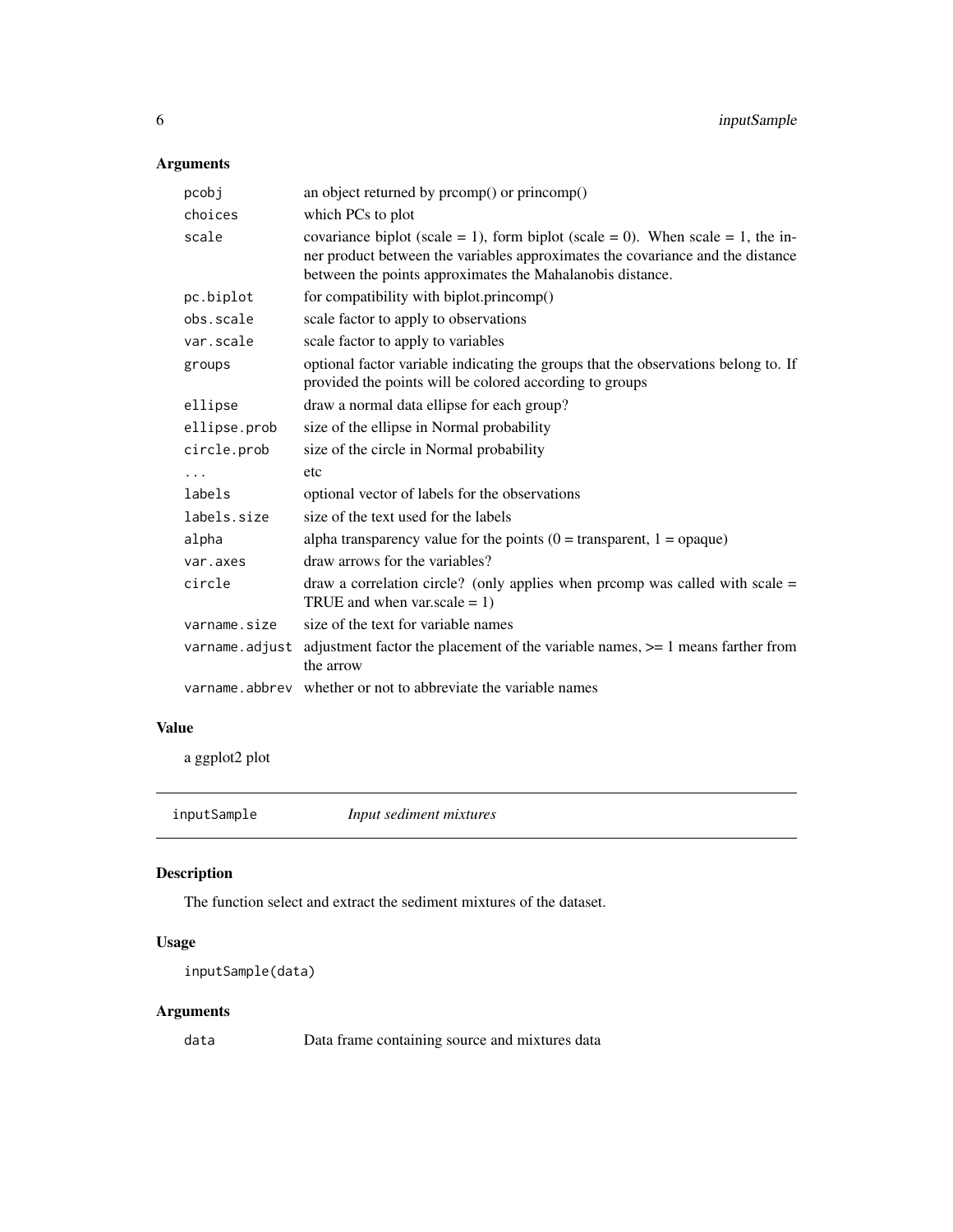<span id="page-6-0"></span>

The function select and extract the source samples of the dataset.

#### Usage

inputSource(data)

#### Arguments

data Data frame containing source and mixtures data

#### KWTest *Kruskal-Wallis rank sum test*

#### Description

This function excludes from the original data frame the properties which do not show significant differences between sources.

#### Usage

 $KWTest(data, pvalue = 0.05)$ 

#### Arguments

| data   | Data frame containing source and mixtures |
|--------|-------------------------------------------|
| pvalue | p-value threshold                         |

#### Value

Data frame only containing the variables that pass the Kruskal-Wallis test

#### Examples

```
#Load the dataset called "catchment"
data <- catchment
#Some of the tracer properties are collinear
data <- KWTest(data)
#The test discard those tracer properties that were unable to discriminate between selected sources
```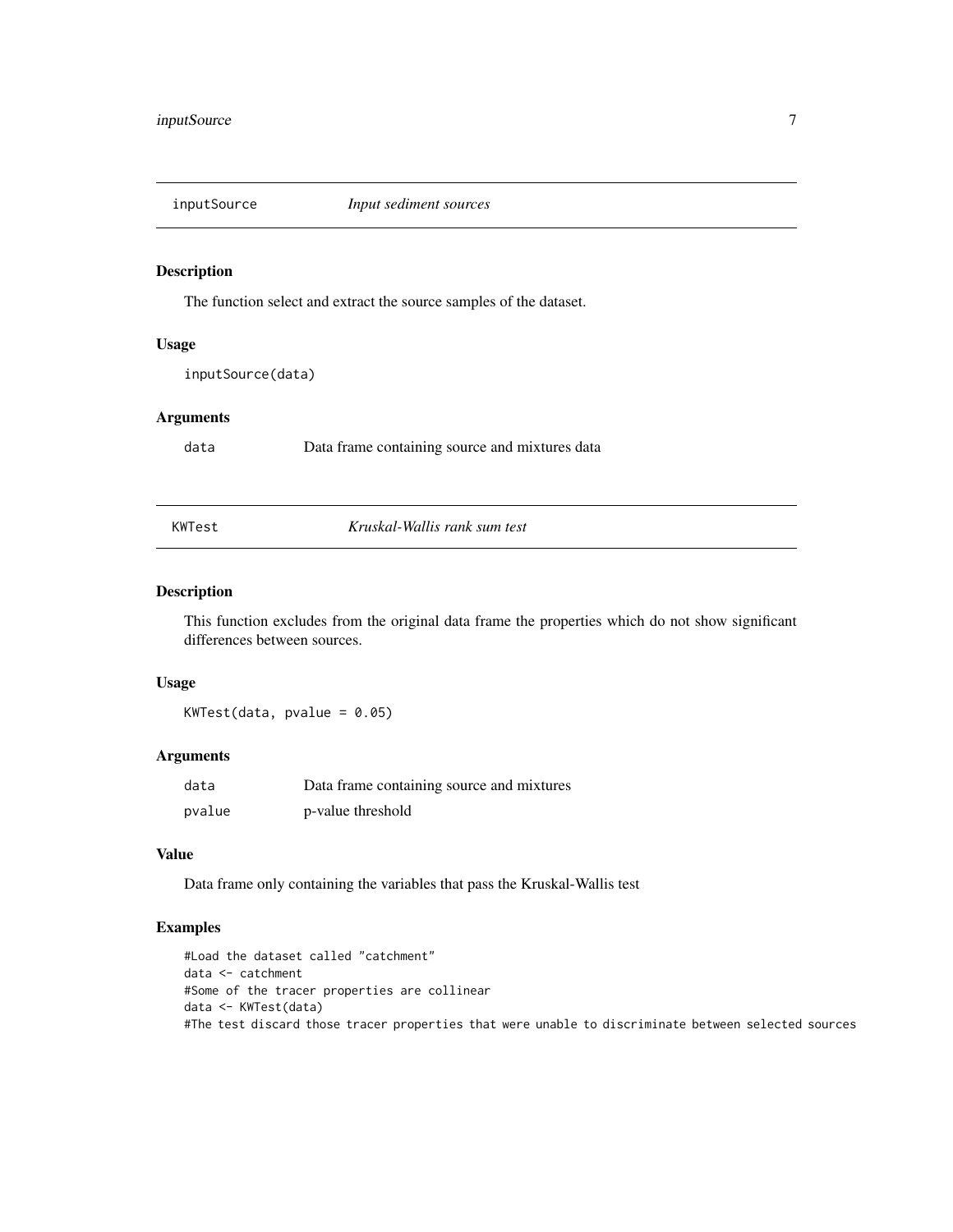<span id="page-7-0"></span>

The function performs a linear discriminant analysis and displays the data in the relevant dimensions.

#### Usage

LDAPlot(data, P3D = FALSE)

#### Arguments

| data             | Data frame containing source and mixtures data     |
|------------------|----------------------------------------------------|
| P <sub>3</sub> D | Boolean to switch between 2 to 3 dimensional chart |

| π | AP |  |
|---|----|--|
|   |    |  |

Principal component analysis chart

#### Description

The function performs a principal components analysis on the given data matrix and displays a biplot using vqv.ggbiplot package of the results for each different source to help the user in the decision.

#### Usage

```
PCAPlot(data, components = c(1:2))
```
#### Arguments

| data       | Data frame containing source and mixtures data                                      |
|------------|-------------------------------------------------------------------------------------|
| components | Numeric vector containing the index of the two principal components in the<br>chart |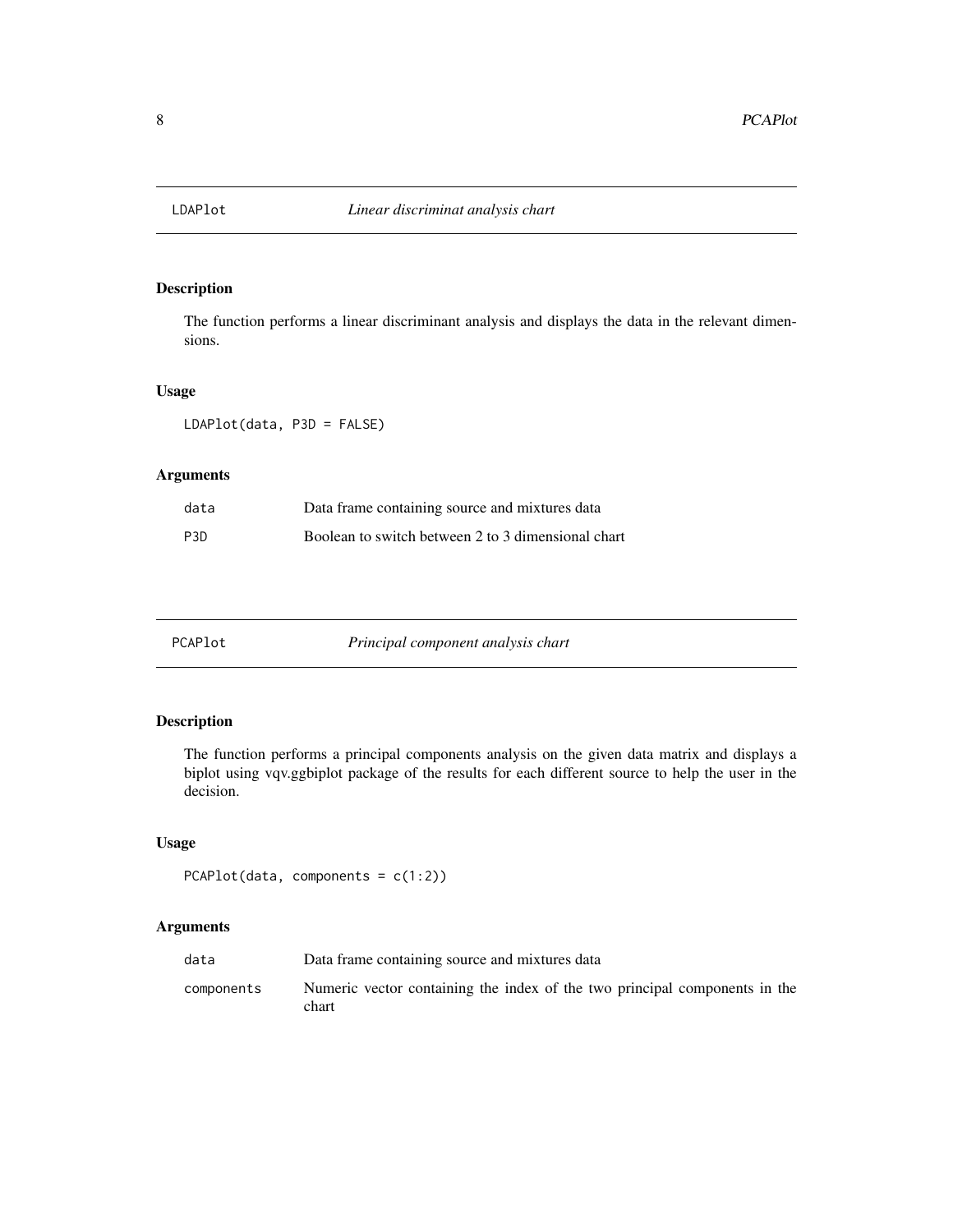<span id="page-8-0"></span>

The function performs a density chart of the relative contribution of the potential sediment sources for each sediment mixture in the dataset.

#### Usage

plotResults(data, y\_high = 10, n = 1)

#### Arguments

| data   | Data frame containing the relative contribution of the potential sediment sources<br>for each sediment mixture in the dataset |
|--------|-------------------------------------------------------------------------------------------------------------------------------|
| v_high | Number of the vertical height of the y-axis                                                                                   |
| n      | Number of charts per row                                                                                                      |

#### Description

Function that excludes the properties of the sediment mixture/s outside the minimum and maximum values in the sediment sources.

#### Usage

```
rangeTest(data)
```
#### Arguments

data Data frame containing source and mixtures

#### Value

Data frame containing sediment sources and mixtures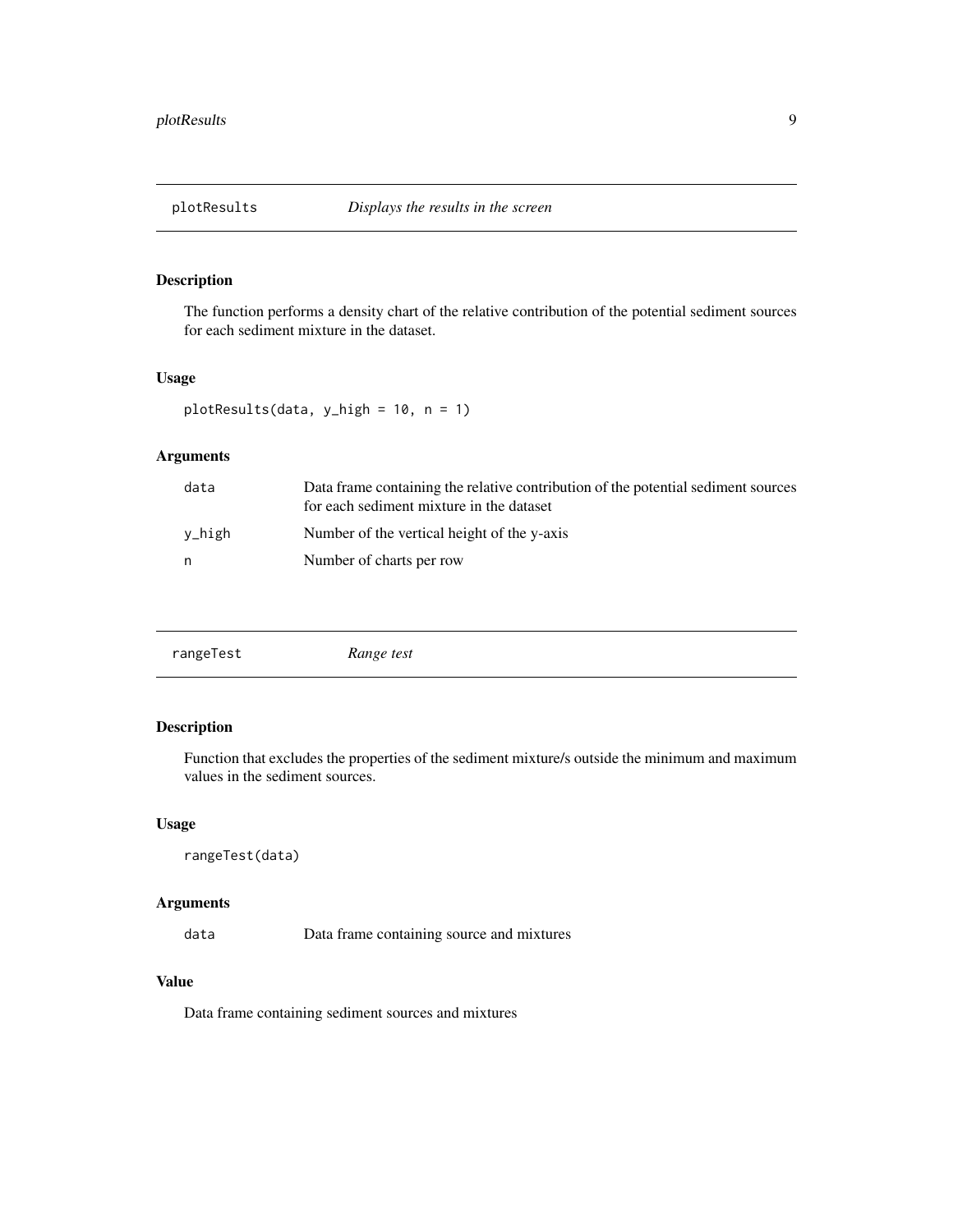<span id="page-9-0"></span>

Asses the relative contribution of the potential sediment sources for each sediment mixture in the dataset.

#### Usage

unmix(data, samples = 100L, iter = 100L, seed = 123456L)

#### Arguments

| data    | Data frame containing sediment source and mixtures |
|---------|----------------------------------------------------|
| samples | Number of samples in each hypercube dimension      |
| iter    | Iterations in the source variability analysis      |
| seed    | Seed for the random number generator               |

#### Value

Data frame containing the relative contribution of the sediment sources for each sediment mixture and iterations

unmixing\_corrected\_gof1

*Mixing model*

#### Description

Mixing model

#### Usage

```
unmixing_corrected_gof1(sources, samples, trials = 100L, iter = 100L,
  seed = 69512L)
```
#### Arguments

| sources | Data frame containing sediment sources data   |
|---------|-----------------------------------------------|
| samples | Data frame containing sediment mixtures data  |
| trials  | Number of samples in each hypercube dimension |
| iter    | Iterations in the source variability analysis |
| seed    | Seed for the random number generator          |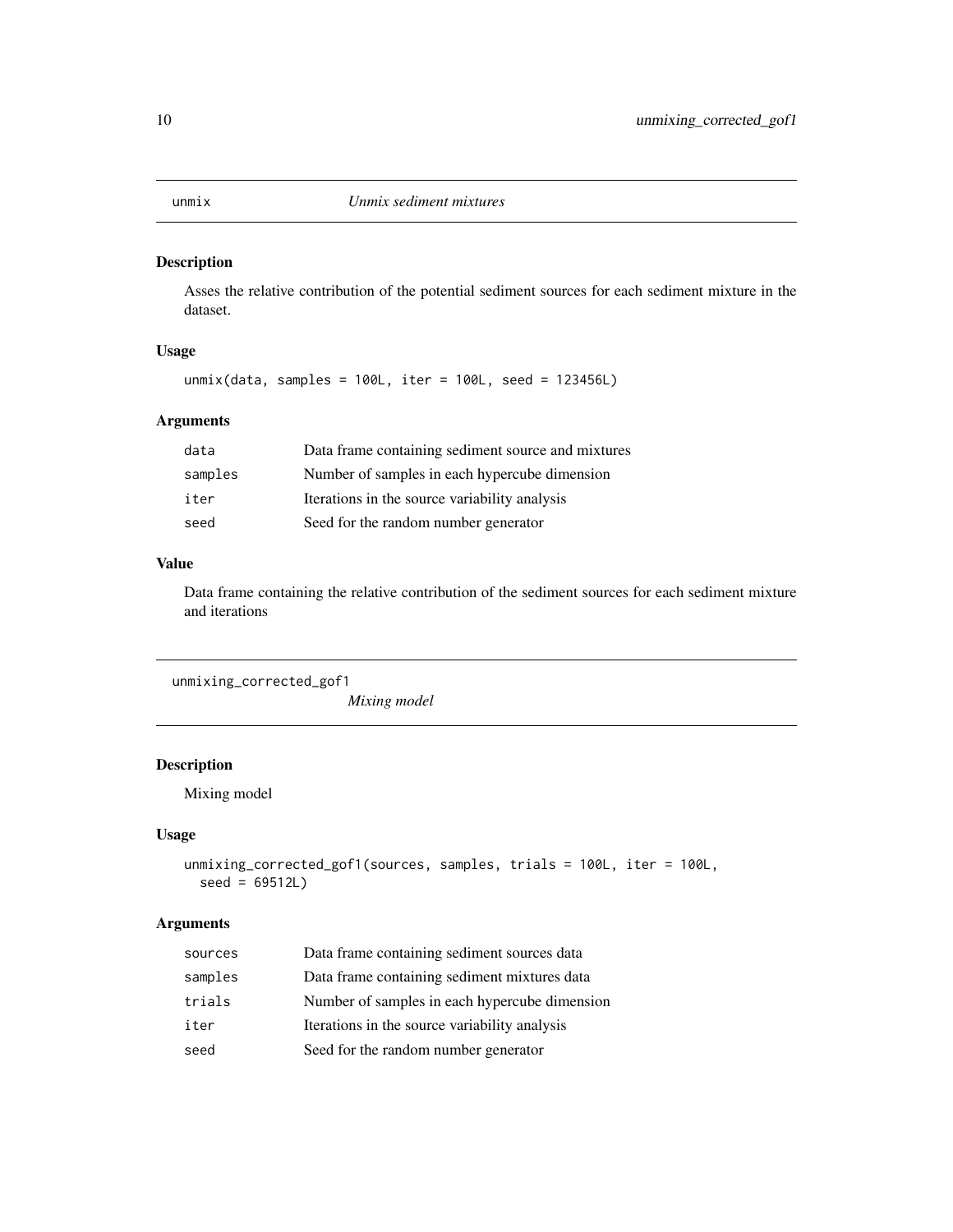#### <span id="page-10-0"></span>writeResults 11

#### Value

Data frame containing the relative contribution of the sediment sources for each sediment mixture and iterations

writeResults *Save the results*

#### Description

The function saves the results in the workspace for all the sediment mixture samples and for each sediment mixture sample separately

#### Usage

writeResults(data)

#### Arguments

data Data frame containing the relative contribution of the potential sediment sources for each sediment mixture in the dataset